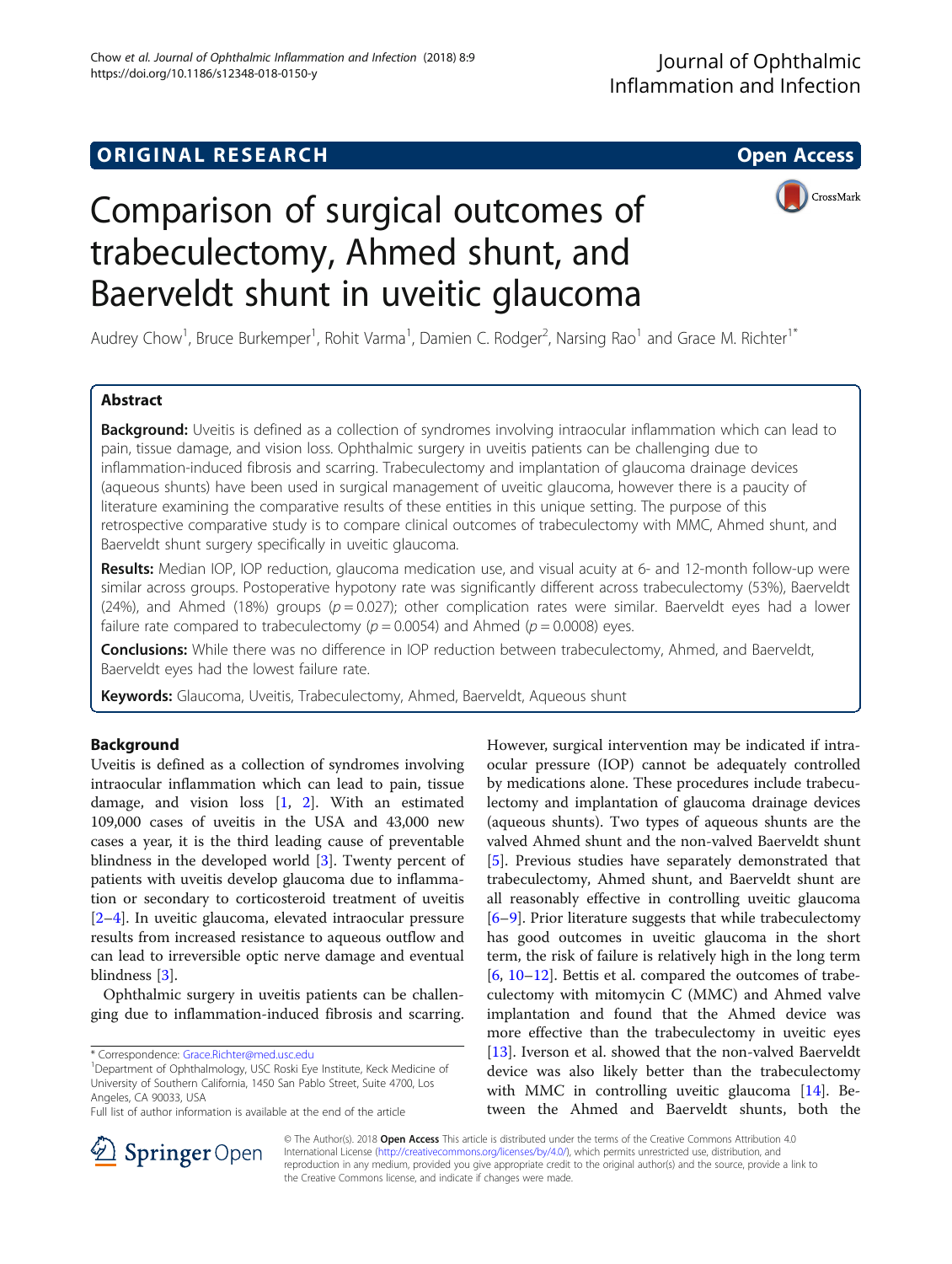Ahmed Baerveldt Comparison Study (ABC) and the Ahmed Versus Baerveldt Study (AVB) found that Baerveldt patients had lower failure rates and lower median postoperative IOP but experienced more early postoperative complications, namely, hypotony [[15](#page-8-0)–[18](#page-8-0)]. However, these studies examined patients with glaucoma of a broad range of etiologies, not uveitic glaucoma specifically. Hypotony is especially relevant to uveitis where there is an increased risk of postoperative hypotony due to ciliary body inflammation and shutdown [\[4](#page-8-0)]. The Ahmed valve relies on the Venturi effect to open the valve for fluid outflow by facilitating a pressure differential when the pressure within the eye reaches an upper threshold (8–12 mm). The tension on the membranes within the valve is responsible for reducing hypotony due to overfiltration [[19](#page-8-0)–[21\]](#page-8-0). In the setting of low aqueous production, theoretically, the Ahmed valve has this additional mechanism in place to reduce hypotony, whereas the Baerveldt does not. While the risk of hypotony due to overfiltration would be lower with the Ahmed, there would still be hypotony if there were significant aqueous underproduction.

Direct comparison of outcomes of trabeculectomy with MMC, Ahmed, and Baerveldt surgery in uveitic patients is yet to be reported. The purpose of this retrospective comparative study is to compare clinical outcomes of these entities specifically in the setting of uveitic glaucoma. We hypothesized that trabeculectomies would have poorer outcomes than aqueous shunts due to persistent inflammation and postoperative scarring. Additionally, considering the increased risk hypotony in uveitic patients, we predicted that the valved Ahmed shunt would have lower rates of hypotony than the non-valved Baerveldt shunts in patients with uveitic glaucoma.

#### Results and discussion

A total of 147 eyes from 147 patients that met the study criteria were identified and reviewed. Seventeen eyes (17 patients) underwent trabeculectomy with MMC, 22 eyes (22 patients) underwent Ahmed implantation, and 108 eyes (108 patients) underwent Baerveldt implantation. One trabeculectomy, 11 Baerveldt, and 2 Ahmed eyes also underwent combined procedures with cataract extraction with intraocular lens implant at the time of glaucoma surgery. A total of 15 eyes underwent cataract surgery during the follow-up period.

Patient baseline demographics and ocular characteristics are summarized in Table [1.](#page-3-0) There were no significant differences in these entities across groups. The median age of the study population was 62 years (19–96); 57% of the study population were female, and 14% were diabetic. The median IOP before surgery was 35 mmHg (19–85) on four  $(0-5)$  topical glaucoma medications and one  $(0-3)$ 

topical anti-inflammatory medications. Forty-eight percent of patients were on systemic glaucoma medications, and 14% were on immunosuppressive medications. The median visual acuity was 0.7 (0–3) logMAR units. 110/147 (75%) of patients had prior eye surgery, 22 of which had prior glaucoma filtering surgery. Fifty-nine percent eyes were pseudophakic with no significant difference in the proportion of pseudophakia across groups ( $p = 0.96$ ). Fifty-eight percent of the eyes had idiopathic uveitis. The most common uveitis location in all groups was anterior uveitis  $(n = 127)$ , and the most common known etiologies were herpes simplex virus  $(n = 18)$ , uveitis-glaucoma-hyphema syndrome  $(n = 9)$ , and Vogt-Koyanagi syndrome  $(n = 6)$ . Other etiologies included sarcoidosis, birdshot, ankylosing spondylitis, juvenile rheumatoid arthritis, rheumatoid arthritis, syphilis, Posner-Schlossman syndrome, Fuch's heterochromic iridocyclitis, parasite, human leukocyte antigen B27, and tuberculosis.

As shown in Table [2](#page-4-0), at 6-month follow-up, median IOP was reduced from  $34$  (23–50) to 10 (1–25) mmHg in the trabeculectomy group,  $40$   $(26-58)$  to  $16$   $(8-28)$ mmHg in the Ahmed group, and 33 (19–85) to 12 (5–33) mmHg in the Baerveldt group ( $p = 0.015$ ). Further, pairwise comparison showed that Ahmed IOP at 6 months was significantly higher than that of trabeculectomy ( $p = 0.02$ ) and of Baerveldt ( $p = 0.0086$ ), while there was no significant difference between trabeculectomy and Baerveldt ( $p = 0.32$ ). Both the point and percent IOP reduction in trabeculectomy (22 (11–47) mmHg, 69% (41–97)), Ahmed (24 (7–40) mmHg, 65% (21–81)), and Baerveldt (21 (5–75) mmHg, 64% (40–89)) groups were similar ( $p = 0.56$ ). The median number of postoperative topical glaucoma medications was  $0$  (1–3) in the trabeculectomy group, 2 (0–4) in the Ahmed group, and 2 (0–4) in the Baerveldt group ( $p = 0.098$ ). The percentage of patients on systemic glaucoma medications postoperatively was 6% in the trabeculectomy group, 9% in the Ahmed group, and 6.5% in the Baerveldt group ( $p = 0.86$ ). Topical glaucoma, anti-inflammatory, systemic glaucoma, immunosuppressive medication use, change in visual acuity, and rate of follow-up cataract surgery were similar in all groups.

Outcome measures at 12-month follow-up are shown in Table [3.](#page-4-0) At that time point, there was no significant difference in absolute IOP ( $p = 0.19$ ), point IOP reduction ( $p = 0.62$ ), or percent IOP reduction ( $p = 0.76$ ) across groups. Median IOP, point IOP reduction, and percent IOP were 10 (5–38) mmHg, 22 (10–39) mmHg, and 69 (36–82)%, respectively, in the trabeculectomy group; 14 (6–27) mmHg, 24 (11–46) mmHg, 67 (29–86)%, respectively, in the Ahmed group; and 12 (4–38) mmHg, 21 (8–76) mmHg, and 65 (38–89)%,respectively, in the Baerveldt group. The median number of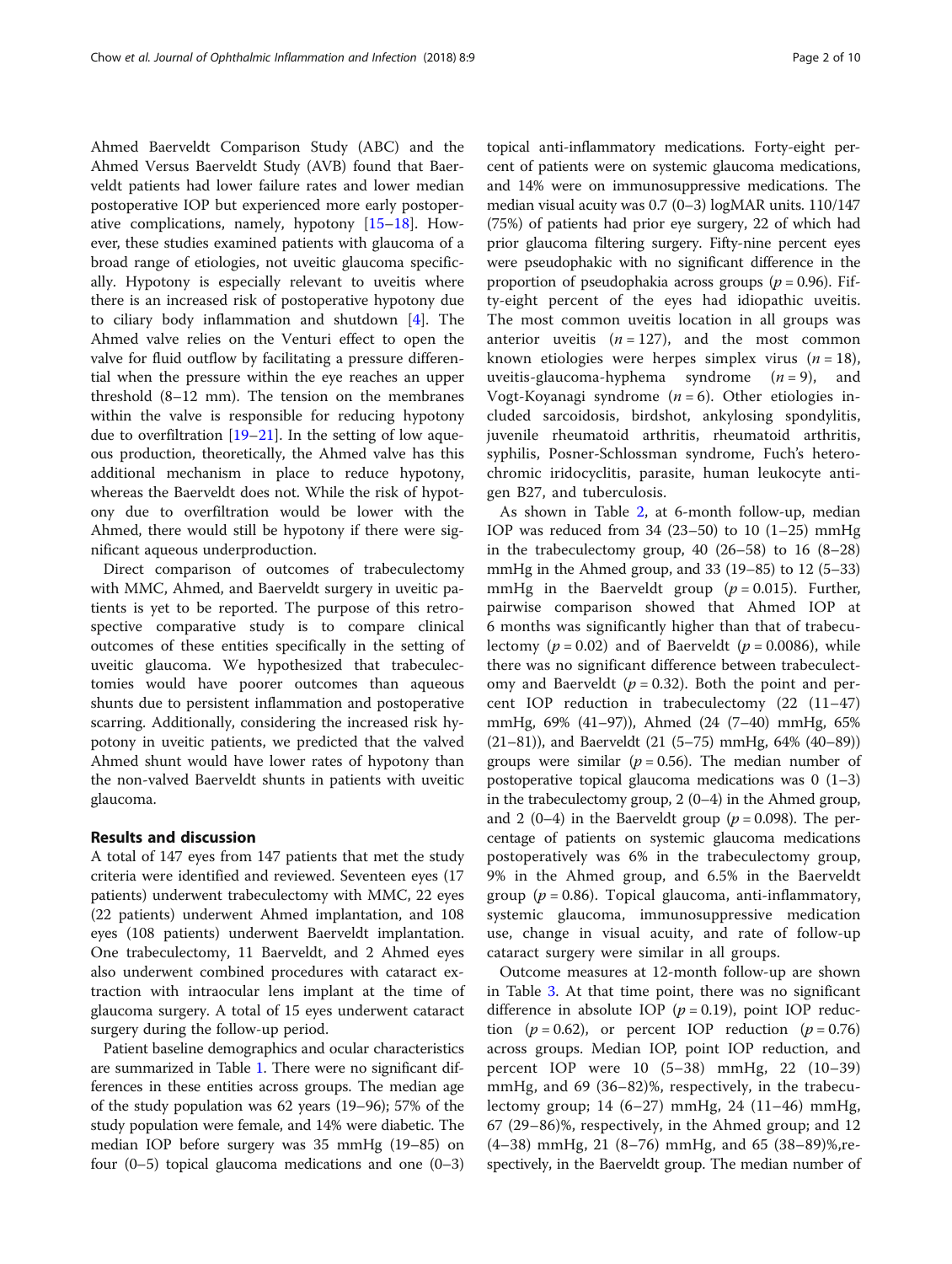postoperative topical glaucoma medications was 0 (0–4) in the trabeculectomy group, 2 (0–4) in the Ahmed group, and 2 (0–4) in the Baerveldt group ( $p = 0.22$ ). The percentage of patients on systemic glaucoma medications postoperatively was 9% in the trabeculectomy group, 6% in the Ahmed group, and 4% in the Baerveldt group ( $p = 0.86$ ). Again, there was also no difference in topical glaucoma, topical anti-inflammatory, systemic glaucoma, immunosuppressive medication use, change in visual acuity, or rate of follow-up cataract surgery between groups.

The type, rate, time, and total number of postoperative complications were similar in all groups  $(p > 0.05)$ , except for hypotony (Tables [4](#page-5-0) and [5\)](#page-5-0). Specifically, there was a significant difference in early (6 weeks to 4 months postop) hypotony rate in trabeculectomy (47%), Ahmed (18%), and Baerveldt eyes (18.5%) ( $p = 0.027$ ) but not for late (> 4 months postop) hypotony rate (trabeculectomy 6%, Ahmed 0%, Baerveldt 7%) ( $p = 0.53$ ).

Overall, the most common cause of failure was the failure of IOP control  $(n = 14)$ ; three trabeculectomy, five Ahmed, and five Baerveldt eyes failed due to IOP > 21 mmHg, and one Baerveldt eye failed due to persistent hypotony (defined as IOP < 5 mmHg). Two Baerveldt eyes lost light perception. One Ahmed was removed at a patient's request due to tube dysesthesia, and one Baerveldt was removed due to tube exposure. One patient received a possibly defective Ahmed with no bleb formation.

At 6-month follow-up, 0.9% of Baerveldt eyes had failed, followed by 12% of trabeculectomy eyes and 14% of Ahmed eyes ( $p = 0.0063$ ) (Table [2](#page-4-0)). This trend persisted through 12 months of follow-up, with Baerveldts at 3%, trabeculectomy at 18%, and Ahmed at 23% ( $p = 0.0015$ ) failure rate (Table  $3$ ). Figure [1](#page-6-0) illustrates the cumulative probability of failure in each group using Kaplan-Meier survival analysis. While the cumulative probability of failure was similar between the trabeculectomy and Ahmed groups ( $p = 0.93$ ), the Baerveldt group had a significantly lower cumulative probability of failure than both the trabeculectomy ( $p = 0.0054$ , Wilcoxon test) and the Ahmed ( $p = 0.0008$ , Wilcoxon test) groups (Table [6\)](#page-6-0).

Univariate analyses were conducted to evaluate baseline demographic and ocular characteristics as possible risk factors for failure (Table [7\)](#page-6-0). Consistent with our other findings, surgery type was a significant predictor of failure ( $p = 0.028$ ). All other possible risk factors were not statistically significant ( $p > 0.05$ ).

Table [8](#page-7-0) describes the relative rates of failure between each group using logistic regression. Baerveldt eyes were 67% less likely than trabeculectomy eyes to fail (odds ratio 0.33, 95% CI 0.09–0.96) and 73% less likely than Ahmed eyes to fail (odds ratio 0.27, 95% CI 0.09–0.85)

overall. The odds ratio for Ahmed versus trabeculectomy failure was 1.22 (95% CI 0.28–5.26).

This study comparing surgical outcomes of trabeculectomy, Ahmed shunt, and Baerveldt shunt in the eyes with uveitic glaucoma showed overall similar IOP control, medication use, and complication rates.

We found that all three treatments appear to be reasonably effective at controlling IOP to similar extents in the eyes with uveitic glaucoma, as previously reported [\[6](#page-8-0)–[9](#page-8-0)]. At 12 months, IOP was comparable across groups, with no significant difference found. We observed a comparable decrease in glaucoma, anti-inflammatory, or immunosuppressant medication use in all three groups, with no significant difference in the degree of this reduction between groups. Notably, anti-inflammatory and immunosuppressant use did not increase in any group, demonstrating that these surgical treatment modalities at least did not worsen the uveitis.

The Ahmed group had significantly worse IOP control at 6 months follow-up compared to both trabeculectomy and Baerveldt groups. Previous studies have found that Ahmed shunts experience a higher incidence of hypertensive phase  $(IOP > 21$  mmHg) that can last from 3 weeks to several months after surgery [\[22\]](#page-8-0). This hypertensive phase could potentially extend into the 6-month follow-up period, contributing to the higher 6-month IOP in Ahmed eyes found in our study. One theory for this observation is that immediate filtration causes an influx of inflammatory factors contained in the aqueous fluid; this stimulates a fibrotic response in the subconjunctival space, leading to bleb encapsulation [[23\]](#page-8-0). It is probable that this fibrotic response may be exaggerated in uveitic glaucoma due to the inflammatory nature of uveitis. Notably, both the trabeculectomy and Baerveldt group also experienced greater rates of early hypotony compared to the Ahmed group, which could have additionally contributed to the disparity in IOP reduction. By 12 months, there was no longer a difference in IOP control between the three groups.

In the early postoperative phase specifically, trabeculectomy eyes had the highest rate of hypotony, followed by Baerveldt then Ahmed eyes. This is consistent with the results of the several previous large prospective randomized clinical trials. The Trabeculectomy Versus Tube study (TVT) comparing trabeculectomy versus Baerveldt shunt similarly found significantly higher rates of hypotony with trabeculectomy over Baerveldt shunt [\[24](#page-8-0)]. However, the TVT excluded uveitic eyes. With respect to Ahmed shunts, both the ABC study which included 18 uveitic eyes ( $n = 276$ ) and AVB study which included 23 uveitic eyes ( $n = 238$ ) observed greater risk of hypotony in Baerveldt over Ahmed eyes [[18,](#page-8-0) [25](#page-8-0), [26](#page-8-0)].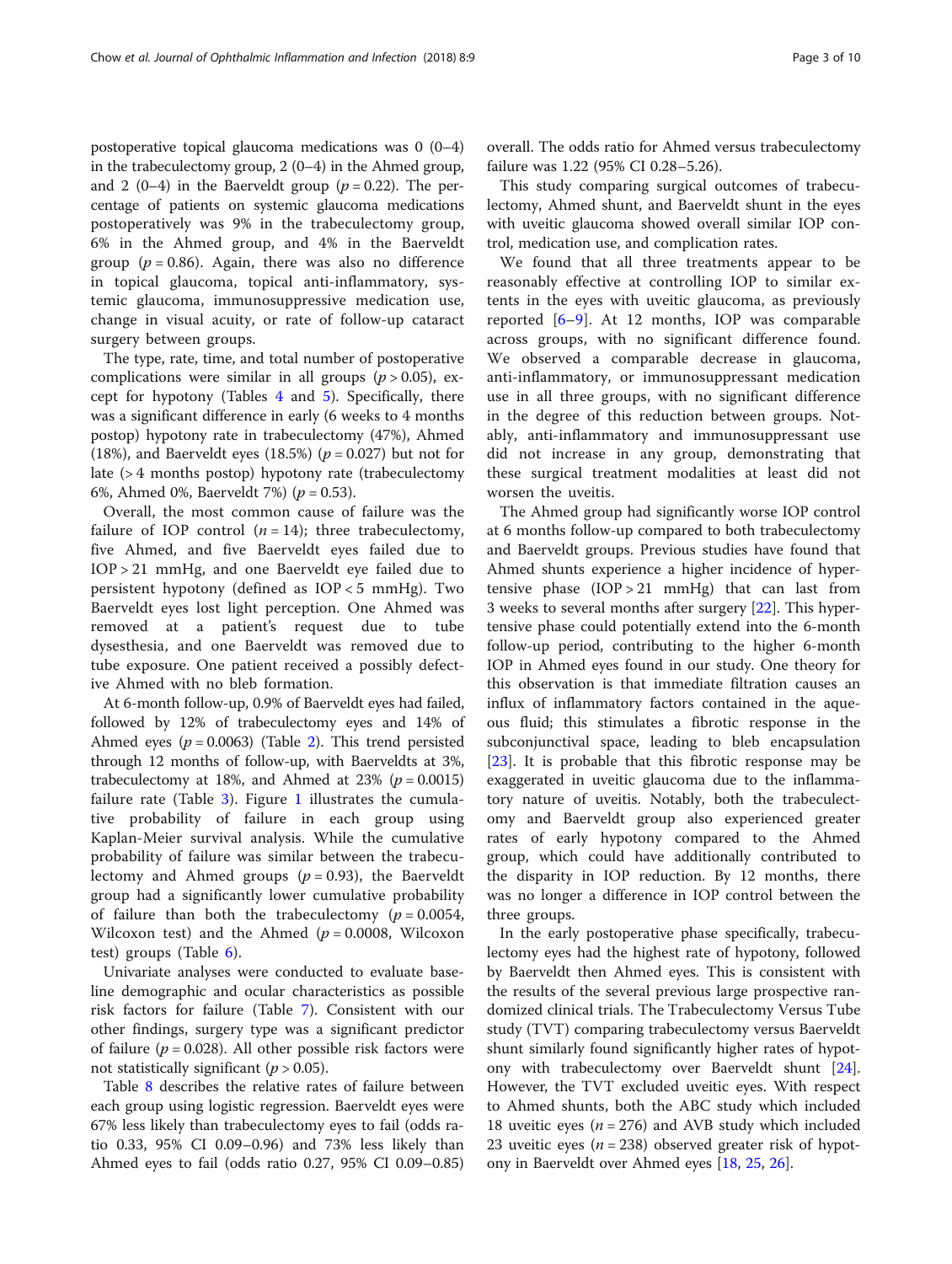#### <span id="page-3-0"></span>Table 1 Baseline demographics and ocular characteristics

|                                                                  | Total          | Trabeculectomy | Ahmed         | Baerveldt      | $p$ value            |
|------------------------------------------------------------------|----------------|----------------|---------------|----------------|----------------------|
|                                                                  | $n = 147$ eyes | $n = 17$ eyes  | $n = 22$ eyes | $n = 108$ eyes |                      |
| Age (years), M (range)                                           | 62 (19-96)     | 54 (19-72)     | $61(22 - 86)$ | $62(20-96)$    | $0.15*$              |
| Sex, female, % (n)                                               | 57 (84)        | 59 (10)        | 50 (11)       | 58 (63)        | $0.70^{\frac{5}{3}}$ |
| Diabetes, % (n)                                                  | 14(20)         | 6(1)           | 9(2)          | 16(17)         | $0.57^+$             |
| Preop IOP (mmHg), M (range)                                      | 35 (19-85)     | $34(23 - 50)$  | $40(26 - 58)$ | 33 (19-85)     | $0.066*$             |
| Preop visual acuity (logMAR), M (range)                          | $0.7(0-3)$     | $0.5(0-3)$     | $0.6(0-3)$    | $0.8(0-3)$     | $0.34*$              |
| Preop number of topical glaucoma medications, M (range)          | $4(0-5)$       | $4(0-1)$       | $3(0-4)$      | $4(0-5)$       | $0.15*$              |
| Preop on systemic glaucoma medications, % (n)                    | 48 (70)        | 53 (9)         | 55 (12)       | 45 (49)        | $0.66^+$             |
| Preop number of topical anti-inflammatory medications, M (range) | $1(0-3)$       | $1(0-2)$       | $1(0-2)$      | $1(0-3)$       | $0.82*$              |
| Preop on systemic immunosuppressants, $% (n)$                    | 14(21)         | 18(3)          | 18(4)         | 13 (14)        | $0.63+$              |
| Prior eye surgery, % (n)                                         | 75 (110)       | 82 (14)        | 75 (81)       | 68 (15)        | $0.60^{5}$           |
| Prior glaucoma surgery, % (n)                                    | 15(22)         | 24(4)          | 14(3)         | 14(15)         | $0.22^{6}$           |
| Pseudophakia, % (n)                                              | 56 (82)        | 53 (9)         | 55 (12)       | 56 (61)        | $0.96+$              |
| Uveitis location, n (%)                                          |                |                |               |                |                      |
| Anterior                                                         | 127 (86)       | 13 (76)        | 20 (90)       | 94 (87)        |                      |
| Intermediate                                                     | 4(3)           | 1(6)           | 0(0)          | 3(3)           |                      |
| Posterior                                                        | 4(3)           | 2(12)          | 1(5)          | 1(0.9)         |                      |
| Pan                                                              | 12(8)          | 1(6)           | 1(5)          | 10(9)          |                      |
| Etiology, n (%)                                                  |                |                |               |                |                      |
| Idiopathic                                                       | 91 (62)        | 12(71)         | 11(50)        | 69 (64)        |                      |
| Herpes simplex virus                                             | 18(12)         | 2(12)          | 1(5)          | 15(14)         |                      |
| Sarcoidosis                                                      | 1(0.7)         | 0(0)           | 0(0)          | 1(0.9)         |                      |
| Birdshot                                                         | 1(0.7)         | 0(0)           | 1(5)          | 0(0)           |                      |
| Ankylosing spondylitis                                           | 2(1)           | 0(0)           | 2(9)          | 0(0)           |                      |
| Vogt-Koyanagi syndrome                                           | 6(4)           | 1(6)           | 2(9)          | 3(3)           |                      |
| Juvenile rheumatoid arthritis                                    | 3(2)           | 1(6)           | 1(5)          | 1(0.9)         |                      |
| Uveitis-glaucoma-hyphema syndrome                                | 9(6)           | 0(0)           | 1(5)          | 8(7)           |                      |
| Rheumatoid arthritis                                             | 5(3)           | 1(6)           | 0(0)          | 4(4)           |                      |
| Syphilis                                                         | 1(0.7)         | 0(0)           | 1(5)          | 0(0)           |                      |
| Posner-Schlossman syndrome                                       | 1(0.7)         | 0(0)           | 0(0)          | 1(0.9)         |                      |
| Fuch's heterochromic iridocyclitis                               | 1(0.7)         | 0(0)           | 0(0)          | 1(0.9)         |                      |
| Parasite                                                         | 2(1)           | 0(0)           | 2(9)          | 0(0)           |                      |
| HLA B27                                                          | 4(3)           | 0(0)           | 0(0)          | 4(4)           |                      |
| Tuberculosis                                                     | 1(0.7)         | 0(0)           | 0(0)          | 1(0.9)         |                      |

IOP intraocular pressure, logMAR logarithm of minimum angle of resolution, HLA human leukocyte antigen

\*Kruskal-Wallis test; † Fisher's exact test; § chi-squared test

Interestingly, while 4.5% of Ahmed eyes and 11% of Baerveldt eyes experienced uveitic flares during the early or late postoperative period, there were no instances of this in trabeculectomy eyes. This may well be due to sampling bias, as uveitic eyes with greater inflammation at baseline may be seen as poor candidates for trabeculectomy, and thus are more likely to receive a shunt. Alternatively, this difference may be due to aqueous shunt implants inducing more inflammation than trabeculectomy with MMC. The placement of a foreign

material like silicone may incite an inflammatory response; silicone has a high affinity for plasma proteins and a tendency to activate inflammatory mediators as well as stimulate fibrosis [[27](#page-8-0), [28](#page-8-0)]. This would be particularly unfavorable in uveitic patients who are already predisposed to severe inflammation.

Notably, both shunts tended to experience more corneal decompensation than trabeculectomy. Corneal complications associated with shunts have been observed in previous studies [[27,](#page-8-0) [29](#page-9-0)]. In our study,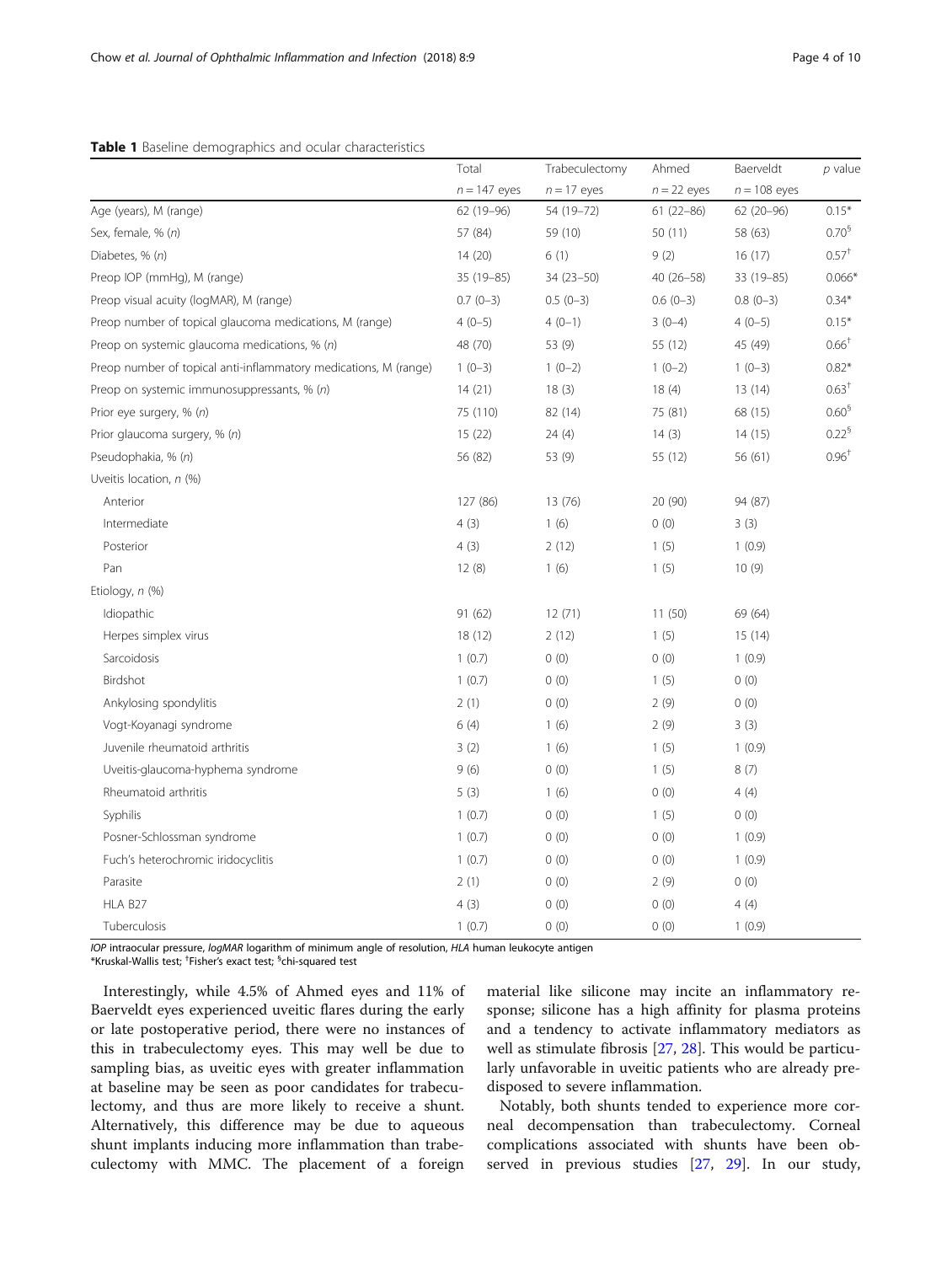|                                                            | Total          | Trabeculectomy    | Ahmed         | Baerveldt      | $p$ value            |
|------------------------------------------------------------|----------------|-------------------|---------------|----------------|----------------------|
|                                                            | $n = 147$ eyes | $n = 17$ eyes     | $n = 22$ eyes | $n = 108$ eyes |                      |
| IOP (mmHg), M (range)                                      | $12(1-33)$     | $10(1-25)$        | $16(8-28)$    | $12(5-33)$     | $0.015*$             |
| Visual acuity (logMAR), M (range)                          | $0.7(0-3)$     | $0.4(0-3)$        | $1(0-3)$      | $0.7(0-3)$     | $0.14*$              |
| Number of topical glaucoma medications, M (range)          | $2(0-4)$       | $0(0-3)$          | $2(0-4)$      | $2(0-4)$       | $0.098*$             |
| On systemic glaucoma medications, % (n)                    | 7(10)          | 6(1)              | 9(2)          | 6.5(7)         | $0.86^+$             |
| Number of topical anti-inflammatory medications, M (range) | $1(0-3)$       | $1(0-2)$          | $1(0-2)$      | $1(0-3)$       | $0.77*$              |
| On systemic immunosuppressants, % (n)                      | 10(14)         | 6(1)              | 2(3)          | 9(10)          | $0.65^{\frac{6}{3}}$ |
| IOP reduction (mmHg), M (range)                            | $22(5-75)$     | $22(11-47)$       | $24(7-40)$    | $21(5-75)$     | $0.56*$              |
| % IOP reduction, M (range)                                 | $65(26-100)$   | 69 (41-97)        | $65(21-81)$   | 64 (40-89)     | $0.43*$              |
| Change in visual acuity (logMar), M (range)                | $0(-3-2)$      | $-0.1$ ( $-1-2$ ) | $0(-2-2)$     | $0(-3-2)$      | $0.52*$              |
| Lost $>$ 2 lines in visual acuity, % (n)                   | 25(36)         | 6(1)              | 31(7)         | 26(28)         | $0.14^5$             |
| Cataract surgery during follow up period, % (n)            | 5(7)           | 0(0)              | 5(1)          | 6(6)           | $1^+$                |
| Failure, $% (n)$                                           | 4(6)           | 12(2)             | 14(3)         | 0.9(1)         | 0.0063 <sup>†</sup>  |

#### <span id="page-4-0"></span>Table 2 Six-month postoperative outcome

Failure was defined as postoperative intraocular pressure greater than 21 mmHg or less than 5 mmHg, < 20% IOP reduction, reoperation, or loss of light perception

IOP intraocular pressure, logMAR logarithm of minimum angle of resolution

\*Kruskal-Wallis test; † Fisher's exact test; § chi-squared test

Baerveldt eyes trended towards greater rates of corneal complications compared to Ahmed eyes, a finding that was significant in the ABC and ABV studies [[15](#page-8-0)–[18](#page-8-0)]. One case report observed backflow of aqueous fluid toward the cornea in a Baerveldt shunt, a possible mechanism of corneal damage [\[28](#page-8-0)].

Overall, Baervelt eyes appear to experience more complications than the other treatment groups. Specifically, both the ABC and ABV studies found more complications associated with Baerveldt than Ahmed eyes [\[15](#page-8-0)–[18](#page-8-0)]. Iverson et al. found similar complication rates between Baerveldts and trabeculectomies specifically in uveitic eyes, which echoed the findings in the TVT study. However, the TVT study was a relatively smaller study ( $n = 76$ ), and it did not include uveitic eyes [[14](#page-8-0), [24\]](#page-8-0). In our study, we observed a pattern of Baerveldt eyes experiencing greater early and late number of complications, with a trend towards significance. They tended to have more persistent hypotony in the late postoperative period. This could be related to the lack of a valve along with the larger

#### Table 3 Twelve-month postoperative outcome

|                                                            | Total           | Trabeculectomy      | Ahmed         | Baerveldt     | $p$ value             |
|------------------------------------------------------------|-----------------|---------------------|---------------|---------------|-----------------------|
|                                                            | $n = 115$ eyes  | $n = 11$ eyes       | $n = 17$ eyes | $n = 87$ eyes |                       |
| IOP (mmHg), M (range)                                      | $12(4-38)$      | $10(5-38)$          | $14(6-27)$    | $12(4-38)$    | $0.19*$               |
| Visual acuity (logMAR) M (range)                           | $0.6(0-3)$      | $0.2(0-1)$          | $0.5(0-3)$    | $0.7(0-3)$    | $0.097*$              |
| Number of topical glaucoma medications, M (range)          | $2(0-4)$        | $0(0-4)$            | $2(0-4)$      | $2(0-4)$      | $0.22*$               |
| On systemic glaucoma medications, % (n)                    | 5(6)            | 9(1)                | 6(1)          | 4(4)          | $0.59^{+}$            |
| Number of topical anti-inflammatory medications, M (range) | $1(0-2)$        | $1(0-2)$            | $1(0-2)$      | $1(0-2)$      | $0.69*$               |
| On systemic immunosuppressants, % (n)                      | 5(6)            | 9(1)                | 6(1)          | 4(4)          | $0.59^{+}$            |
| IOP reduction (mmHg), M (range)                            | $22(10-76)$     | $22(10-39)$         | $24(11-46)$   | $21(8-76)$    | $0.62*$               |
| % IOP reduction, M (range)                                 | $66 (-38 - 89)$ | $69(36-82)$         | $67(29 - 86)$ | 65 (38-89)    | $0.76*$               |
| Change in visual acuity (logMar), M (range)                | $0(-3-2)$       | $-0.3$ ( $-1-0.2$ ) | $0(-1-2)$     | $0(-3-2)$     | $0.48*$               |
| Lost $>$ 2 lines in visual acuity, % (n)                   | 33 (38)         | 36(4)               | 41 $(7)$      | 31(27)        | $0.70^{5}$            |
| Cataract surgery during follow up period, % (n)            | 13(15)          | 0(0)                | 6(1)          | 16(14)        | $0.35^+$              |
| Failure, $% (n)$                                           | 7.5(11)         | 18(3)               | 23(5)         | 3(3)          | $0.0015$ <sup>†</sup> |

Further pairwise comparison showed a significant difference in 6 months IOP in Ahmed versus trabeculectomy ( $p = 0.02$ ) and Ahmed versus Baerveldt ( $p = 0.0086$ ). There was no significant difference in 6 months IOP between trabeculectomy versus Baerveldt ( $p = 0.32$ )

Failure was defined as postoperative intraocular pressure greater than 21 mmHg or less than 5 mmHg, < 20% IOP reduction, reoperation, or loss of light perception

IOP intraocular pressure, logMAR logarithm of minimum angle of resolution

\*Kruskal-Wallis test; † Fisher's exact test; § chi-squared test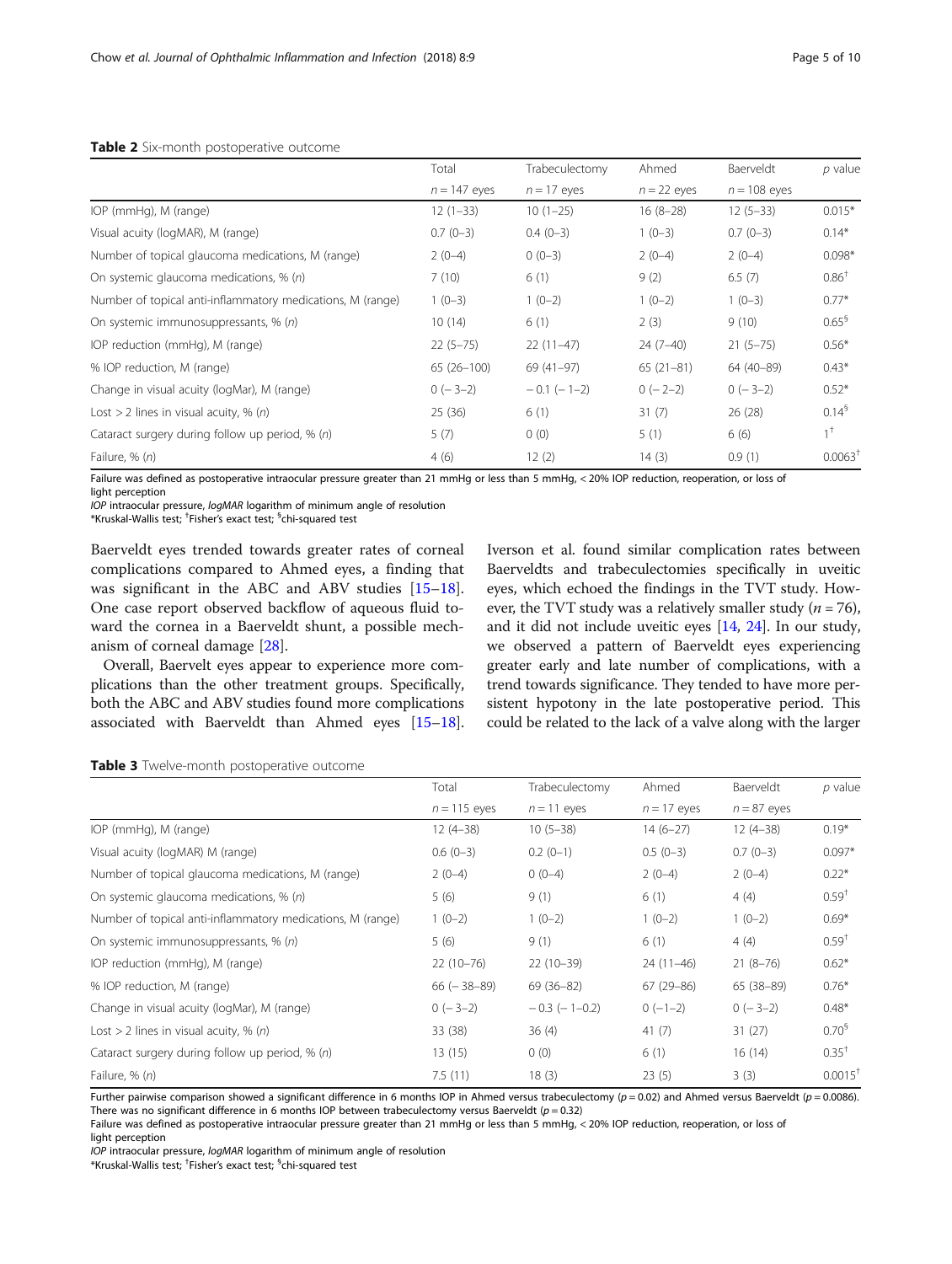| Complication, % (n)           | Total          | Trabeculectomy | Ahmed         | Baerveldt      | $p$ value |
|-------------------------------|----------------|----------------|---------------|----------------|-----------|
|                               | $n = 147$ eyes | $n = 17$ eyes  | $n = 22$ eyes | $n = 108$ eyes |           |
| Hypotony                      | 22(32)         | 47(8)          | 18(4)         | 19(20)         | 0.027     |
| Choroidal effusion            | 11(16)         | 0(0)           | 9(2)          | 13(14)         | 0.34      |
| Cystoid macular edema         | 5(8)           | 6(1)           | 0(0)          | 7(7)           | 0.70      |
| Hyphema                       | 8(11)          | 12(2)          | 9(2)          | 7(7)           | 0.59      |
| Shallow anterior chamber      | 3(5)           | 6(1)           | 0(0)          | 4(4)           | 0.57      |
| Corneal edema/decompensation  | 17(25)         | 6(1)           | 9(2)          | 20(22)         | 0.26      |
| Uveitic flare                 | 9(13)          | 0(0)           | 4.5(1)        | 11(12)         | 0.44      |
| Diplopia/strabismus           | 0.7(1)         | 0(0)           | 0(0)          | 0.9(1)         |           |
| Blocked tube                  | 0.7(1)         |                | 0(0)          | 0.9(1)         |           |
| Erosion                       | 2(3)           |                | 5(1)          | 2(2)           | 0.43      |
| Revision                      | 8(12)          | 6(1)           | 5(1)          | 9(10)          | 0.87      |
| Patients with complications   | 69 (101)       | 65 (11)        | 68 (15)       | 69 (75)        | 0.92      |
| Total number of complications | 2(220)         | 1(21)          | 1(27)         | 2(172)         | 0.26      |

<span id="page-5-0"></span>Table 4 Early postoperative complications

Early postoperative complications were defined as complications occurring within 6 weeks to 4 months after surgery. The Fisher's exact test was used for statistical analysis

drainage plate size of Baerveldts, leading to overfiltration. However, there have been mixed results on whether a robust correlation between end plate size and IOP reduction exists [[22](#page-8-0), [30](#page-9-0)–[33](#page-9-0)]. While we were concerned that this tendency for hypotony with Baerveldt shunts coupled with postoperative ciliary body shutdown in uveitic glaucoma would produce worse outcomes, the vast majority of failures overall were still due to high IOP; only one failure was attributed to persistent hypotony, which was in a Baerveldt eye.

cumulative probability of failure (Tables [2](#page-4-0) and [3,](#page-4-0) Fig. [1](#page-6-0)). While the rate of failure found in previous studies has been widely variable, the Baerveldt failure rates have consistently been lower than that of trabeculectomy and Ahmed within each prior study [\[14](#page-8-0)–[18,](#page-8-0) [24](#page-8-0)]. Specifically, at 12-month follow-up, we found failure rates of 3, 18, and 23% ( $p = 0.0015$ ) in Baerveldt, trabeculectomy, and Ahmed eyes, respectively.

While Baerveldt eyes tended to experience more complications, they ultimately had the lowest failure rate at 6- and 12-month follow-up as well as the lowest overall

While Bettis et al. observed better cumulative success rate with Ahmed shunts than trabeculectomies in uveitic eyes, we did not find a significant difference between these entities [\[13](#page-8-0)]. Possible factors for the difference in results between studies include relatively small sample

Table 5 Late postoperative complications

| Complication, % (n)           | Total          | Trabeculectomy | Ahmed         | Baerveldt      | $p$ value |
|-------------------------------|----------------|----------------|---------------|----------------|-----------|
|                               | $n = 147$ eyes | $n = 17$ eyes  | $n = 22$ eyes | $n = 108$ eyes |           |
| Hypotony                      | 6(9)           | 6(1)           | 0(0)          | 7(8)           | 0.53      |
| Choroidal effusion            | 1(2)           | 0(0)           | 5(1)          | 0.9(1)         | 0.46      |
| Cystoid macular edema         | 6(9)           | 6(1)           | 5(1)          | 7(8)           | 0.14      |
| Hyphema                       | 1(2)           | 0(0)           | 0(0)          | 2(2)           |           |
| Shallow anterior chamber      | 0(0)           | 0(0)           | 0(0)          | 0(0)           |           |
| Corneal edema/decompensation  | 12(18)         | 6(1)           | 5(1)          | 15(16)         | 0.41      |
| Uveitic flare                 | 0.7(1)         | 0(0)           | 0(0)          | 0.9(1)         |           |
| Diplopia/strabismus           | 1(2)           | 0(0)           | 5(1)          | 0.9(1)         | 0.46      |
| Blocked tube                  | 2(3)           |                | 0(0)          | 3(3)           |           |
| Erosion                       | 3(5)           |                | 9(2)          | 3(3)           | 0.20      |
| Revision                      | 9(13)          | 0(0)           | 24(5)         | 8(9)           | 0.055     |
| Patients with complications   | 38 (56)        | 24(4)          | 46 (10)       | 39 (42)        | 0.36      |
| Total number of complications | 0.8(110)       | 0.4(6)         | 0.8(17)       | 0.8(87)        | 0.12      |

Late postoperative complications were defined as complications occurring > 4 months after surgery. The Fisher's exact test was used for statistical analysis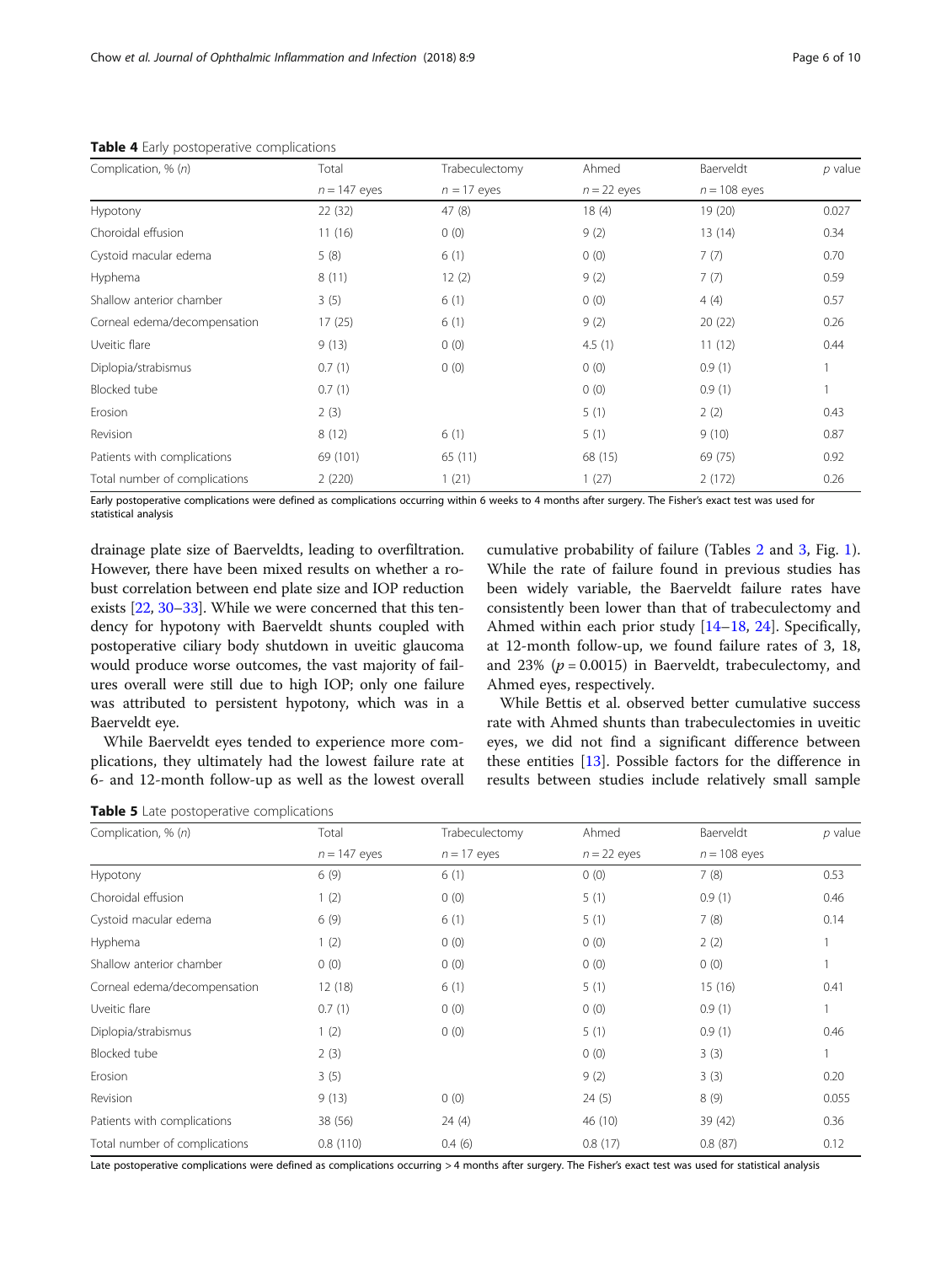<span id="page-6-0"></span>

size ( $n = 22$ ) in our study and trend towards higher baseline preoperative IOP in the Ahmed group.

One eye in this group received a possibly defective Ahmed device, as a bleb never formed and IOP remained high despite a clear tube. This patient was also allergic to most glaucoma medications and was less able to control IOP. These factors may have disproportionately negatively affected the overall results of the Ahmed group given the relatively small group size  $(n = 22)$  in this study.

With regard to IOP, consistent with AVB and ABC studies, Ahmed eyes had higher postoperative pressures at both 6-month (16  $(8-28)$  mmHg,  $p = 0.015$ ) and 12-month (14 (6–27) mmHg,  $p = 0.19$ ) follow-up. However, they also trended towards the greatest IOP point and percent reduction. This suggests that the Ahmed valves were at least as effective as the other treatments at reducing IOP.

It is possible that physicians may be more likely to place Ahmed shunts in patients with higher IOPs that need immediate relief because trabeculectomy may drop the IOP too quickly, while the Baerveldt shunt with tubal ligation would take up to 6 weeks for the sutures to dissolve and open. It could be speculated that patients

|  | <b>Table 6</b> Cumulative failure analysis |  |  |
|--|--------------------------------------------|--|--|
|--|--------------------------------------------|--|--|

|                             | p value |
|-----------------------------|---------|
| Ahmed vs. trabeculectomy    | 0.93    |
| Baerveldt vs trabeculectomy | 0.0054  |
| Baerveldt vs. Ahmed         | 0.0008  |
|                             |         |

The Wilcoxon test was used for statistical analysis

with severe IOP elevation may benefit most from an Ahmed shunt implant.

This study has potential limitations associated with its retrospective design. These weaknesses include possible selection bias, inconsistent follow-up, and lack of randomization to treatment groups. Fortunately, baseline demographics were similar between our treatment groups. The Kaplan-Meier analysis was

Table 7 Univariate predictors of failure

| Variable                             | $p$ value            |
|--------------------------------------|----------------------|
| Sex                                  | $0.057^{\$}$         |
| Age                                  | $0.14*$              |
| Race                                 | $0.25^+$             |
| Smoking                              | $0.70^{+}$           |
| Alcohol                              | $0.39*$              |
| <b>Diabetes</b>                      | $0.48*$              |
| Family history of glaucoma           | 0.91 <sup>6</sup>    |
| Pseudophakia                         | $0.14^{\frac{5}{2}}$ |
| History of eye surgery               | 0.26 <sup>5</sup>    |
| History of Glc filtration surgery    | 0.56 <sup>9</sup>    |
| History of failed trabeculectomy     | $0.71$ <sup>+</sup>  |
| Prednisone                           | $0.68^{\frac{5}{2}}$ |
| Uveitis location                     | $0.81+$              |
| Surgery type                         | $0.028$ <sup>†</sup> |
| Preoperative IOP                     | $0.12^{6}$           |
| Cataract surgery in follow-up period | $0.43^+$             |

Glc glaucoma, IOP intraocular pressure

\*Kruskal-Wallis test; † Fisher's exact test; § chi-squared test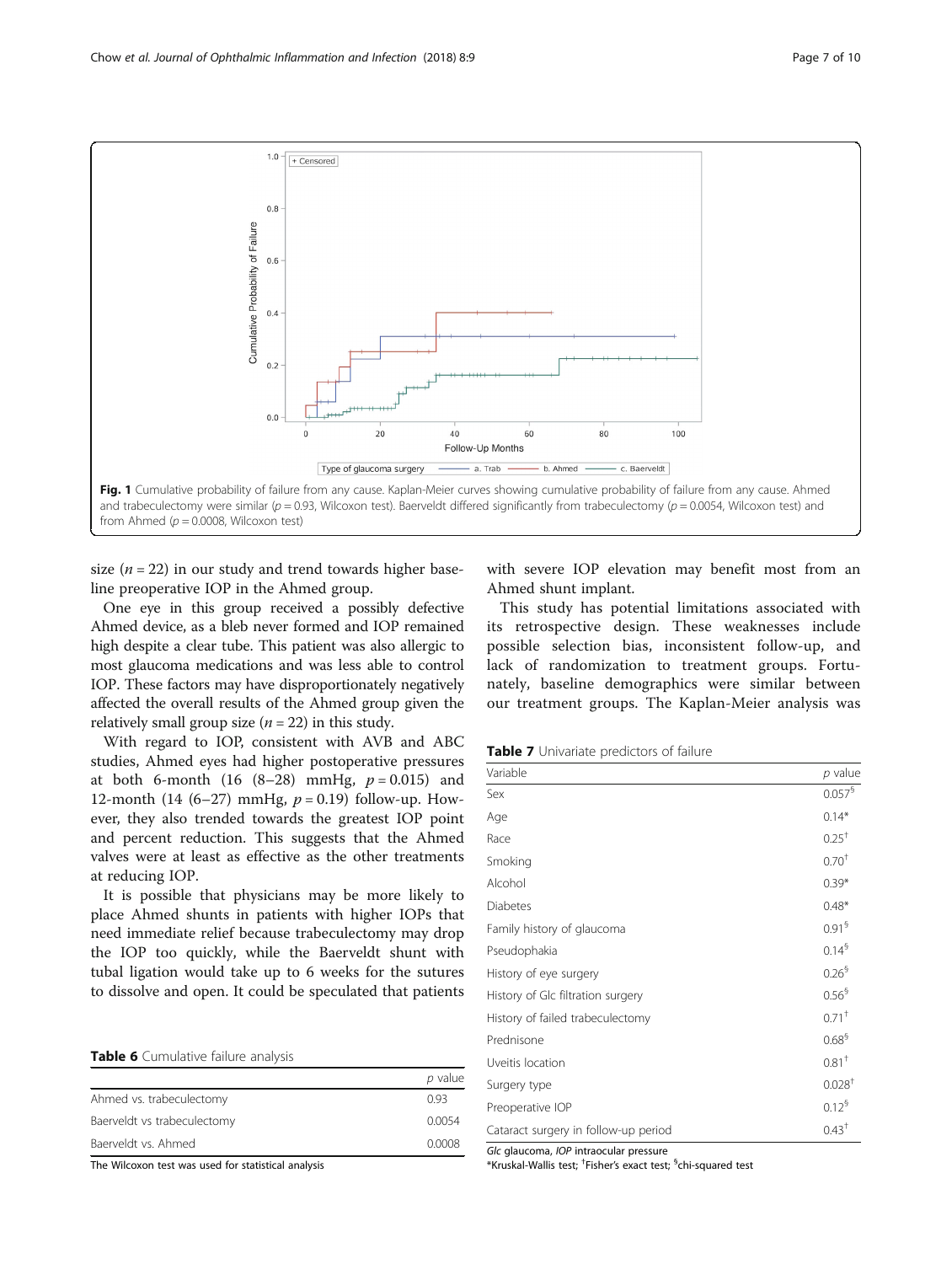<span id="page-7-0"></span>Table 8 Odds ratio of failure

| Odds ratio | 95% confidence interval |
|------------|-------------------------|
| 1.22       | $0.28 - 5.26$           |
| 0.33       | $0.09 - 0.96$           |
| 0.27       | $0.09 - 0.85$           |
|            |                         |

used to compare failure rates despite unequal follow-up. The vast majority of our patients had anterior uveitis. While we are unable to comment on any differential effects on anatomical uveitic classifications or uveitic etiologies, this would be a topic of interest for future research. We also had a relatively large disparity in sample sizes between treatment groups. Relatively small trabeculectomy and Ahmed group sizes (particularly trabeculectomy) compared to Baerveldt group size limit the power of our statistical analyses, including that of the pairwise comparisons and logistic regression. Additional eyes in these groups to increase and equalize sample sizes may have better powered our results.

#### Conclusions

In summary, we found no difference in median IOP reduction or medication use at 6- and 12-month follow-up between trabeculectomy with MMC, Ahmed shunt, and Baerveldt shunt in patients with uveitic glaucoma. Complication rates were similar with the exception of hypotony; the trabeculectomy group had a higher rate of early hypotony, while the Baerveldt group trended towards a higher rate of late hypotony. Baerveldt eyes had significantly lower failure rates at 6-and 12-month follow-up, as well as lowest overall cumulative failure rate. Prospective, randomized controlled trials are needed to further explore the comparative effects of these surgical treatments in the eyes with uveitic glaucoma.

#### Methods

We retrospectively reviewed the records of 147 eyes (17 trabeculectomy with MMC, 22 Ahmed, 108 Baerveldt) from 147 patients who underwent ophthalmic surgery for uveitic glaucoma at the University of Southern California Department of Ophthalmology between 2005 and 2014. Exclusion criteria included patients with  $<$  6 months of follow up. This study was reviewed and approved by the Institutional Review Board at the University of Southern California.

All procedures were performed in a standard fashion, as briefly described below. For all groups, the eyes received subconjunctival injections of cefazolin and dexamethasone and topical steroid-antibiotic ointment before being patched at the end of the procedure.

For trabeculectomy, a fornix-based conjunctival flap was created in the superior quadrant. Next, a  $4 \times 3$ -mm trapezoidal half scleral thickness flap was made. An MMC 0.5 mg/mL soaked sponge was then applied under the conjunctival flap for 2 min, which was irrigated copiously with balanced salt solution afterwards. A Kelly punch was used to create a sclerostomy at the limbus. The corners of the scleral flap were then sutured down, and the overlying Tenon and conjunctival tissues were re-approximated and closed.

For the Ahmed placement, a conjunctival periotomy was created. An Ahmed FP-7 implant was placed 8 mm posterior to the limbus in either in the superonasal or superotemporal quadrants and anchored to the sclera with two 8-0 nylon sutures. The tube was trimmed to an appropriate length with a beveled tip. A sclerostomy was made, and the tube is inserted into the anterior chamber through the sclerostomy. The tube was then affixed to the sclera and covered with a Tutoplast scleral patch graft. Overlying Tenon and conjunctival tissues were re-approximated and closed.

For the Baerveldt placement, a conjunctival periotomy was created. A Baerveldt-250 or Baervedlt-350 implant was placed either in the superonasal or superotemporal quadrants below the rectus muscles and anchored to the sclera with two 8-0 nylon sutures. The tube was then ligated with an absorbable 6-0 vicryl suture for hypotony prevention. When tube fenestration was performed, this was done with the needle of the 6-0 vicryl suture. The tube was trimmed to an appropriate length with a beveled tip. A sclerostomy was made, and the tube is inserted into the anterior chamber through the sclerostomy. The tube was then affixed to the sclera and covered with a Tutoplast scleral patch graft. Overlying Tenon and conjunctival tissues were re-approximated and closed.

Data were collected at baseline visits prior to surgery and at 6 and 12 months after surgery. Baseline demographic and ocular characteristics such as sex, age, medical comorbidities, uveitis etiology and location, and other ophthalmic history were collected. We also recorded preoperative and postoperative IOP, best-corrected visual acuity, topical and systemic glaucoma medications, systemic immunosuppressant use, postoperative complications, and reoperations. Postoperative complications included hypotony, choroidal effusion, cystoid macular edema, corneal edema/decompensation, and severe inflammation. Complications were divided into early complications (6 weeks to 4 months after surgery) and late complications (> 4 months after surgery).

The primary outcome measures were IOP reduction and failure rate. Failure was defined as one of the following: IOP out of target range (5–21 mmHg), < 20% reduction from baseline at two consecutive follow-up visits after 3 months, glaucoma reoperation, or loss of light perception [\[17\]](#page-8-0).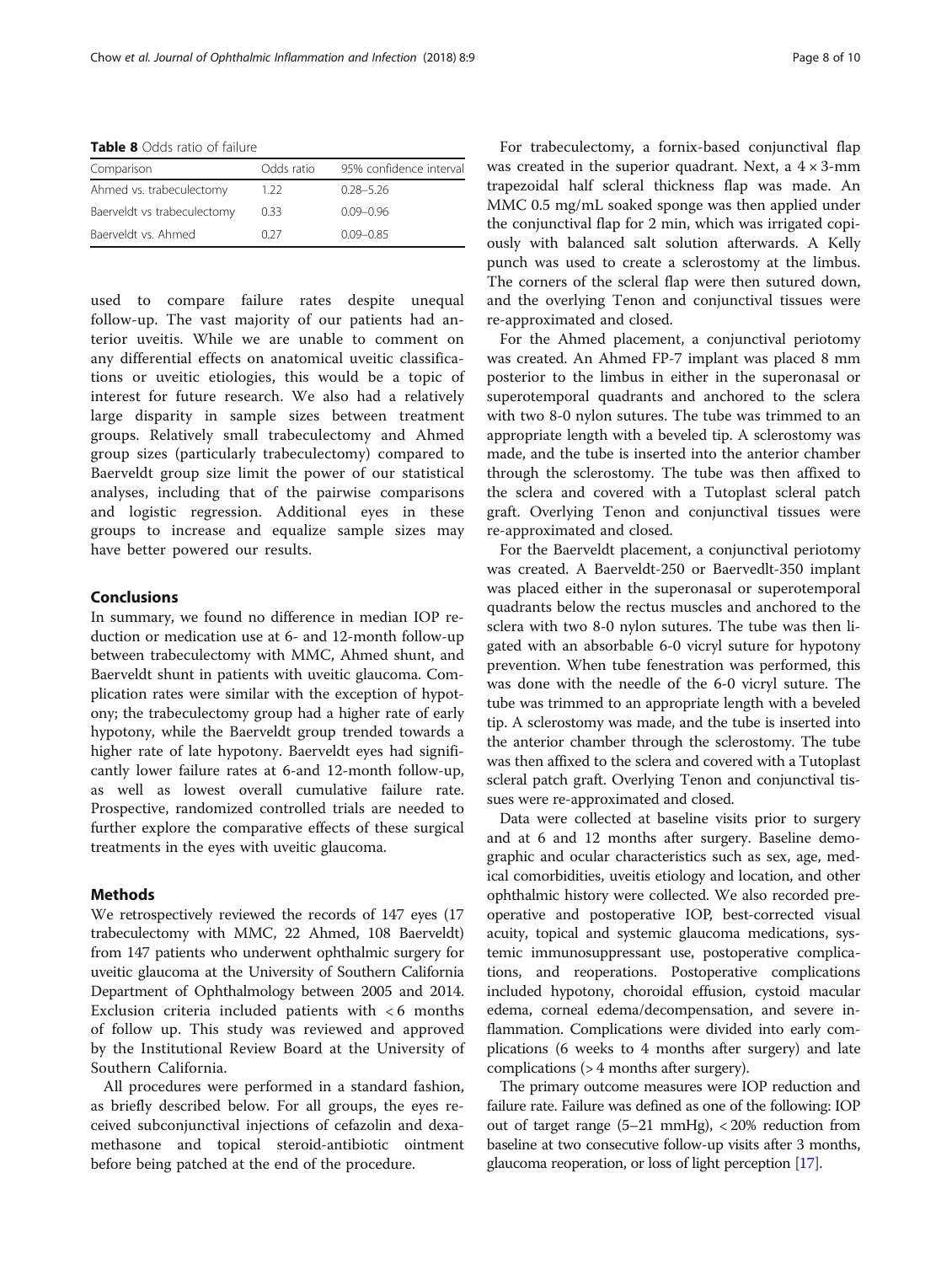<span id="page-8-0"></span>Statistical analysis was performed using SAS 9.4 (SAS Institute Inc., Cary, NC, USA). Snellen visual acuity measurements were converted to logMAR equivalents. Descriptive statistics were performed to compare baseline demographic and ocular characteristics among treatment groups. Continuous variables were analyzed using the Kruskal-Wallis test, and categorical variables were analyzed using the Pearson's chi-squared test and Fisher's exact test.

The Pearson chi-squared test, Fisher's exact test, and Kruskal-Wallis test were performed to identify potential risk factors for failure. Logistic regression was used to determine the relative risk of failure among treatment groups. Time to failure was estimated using Kaplan-Meier curves and compared using the Wilcoxon test.

Statistical significance was defined as  $p < 0.05$ .

#### Abbreviations

ABC: Ahmed Baerveldt Comparison Study; AVB: Ahmed Versus Baerveldt Study; Glc: Glaucoma; HLA: Human leukocyte antigen; IOP: Intraocular pressure; logMAR: Logarithm of minimum angle of resolution; MMC: Mitomycin C; TVT: Trabeculectomy Versus Tube Study; USC: University of Southern California

#### Acknowledgements

This study has been supported by the Keck Summer Research Fellowship at the Keck School of Medicine (AC), the American Glaucoma Society Mentoring for the Advancement of Physician Scientists award (GMR), and an unrestricted grant from the Research to Prevent Blindness Foundation to the USC Department of Ophthalmology.

#### Availability of data and materials

Please contact the authors for data requests.

#### Authors' contributions

AC participated in the design and coordination of the study, performed the data collection, contributed to the study's analyses, and drafted the manuscript. BB performed the statistical analysis. RV, DCR, and NR helped conceive the study and contributed to the study analysis. GMR conceived the study, participated in its design and analysis, and helped draft the manuscript. All authors read and approved the final manuscript.

#### Ethics approval and consent to participate

This study was reviewed and approved by the Institutional Review Board at the University of Southern California.

#### Competing interests

The authors declare that they have no competing interests.

#### Publisher's Note

Springer Nature remains neutral with regard to jurisdictional claims in published maps and institutional affiliations.

#### Author details

<sup>1</sup>Department of Ophthalmology, USC Roski Eye Institute, Keck Medicine of University of Southern California, 1450 San Pablo Street, Suite 4700, Los Angeles, CA 90033, USA. <sup>2</sup>Department of Ophthalmology, Kaiser Permanente Los Angeles Medical Center, 1515 N. Vermont Ave, 7th floor, Los Angeles, CA 90027, USA.

#### Received: 22 February 2018 Accepted: 8 May 2018 Published online: 18 June 2018

#### References

1. Wakefield D, Chang JH (2005) Epidemiology of uveitis. Int Ophthalmol Clin 45(2):1–13

- 2. Moorthy RS, Mermoud A, Baerveldt G et al (1997) Glaucoma associated with uveitis. Surv Ophthalmol 41:361–394
- 3. Siddique SS, Suelves AM, Baheti U, Foster CS (2013) Glaucoma and uveitis. Surv Ophthalmol 58(1):1–10
- 4. Friedman DS, Holbrook JT, Ansari H et al (2013) Risk of elevated intraocular pressure and glaucoma in patients with uveitis: results of the multicenter uveitis steroid treatment trial. Ophthalmology 120:1571–1579
- 5. Muñoz-negrete FJ, Moreno-montañés J, Hernández-martínez P, Rebolleda G (2015) Current approach in the diagnosis and management of uveitic glaucoma. Biomed Res Int 2015:742792
- 6. Ceballos EM, Beck AD, Lynn MJ (2002) Trabeculectomy with antiproliferative agents in uveitic glaucoma. J Glaucoma 11(3):189–196
- 7. Ozdal PC, Vianna RN, Deschênes J (2006) Ahmed valve implantation in glaucoma secondary to chronic uveitis. Eye (Lond) 20(2):178–183
- 8. Papadaki TG, Zacharopoulos IP, Pasquale LR, Christen WB, Netland PA, Foster CS (2007) Long-term results of Ahmed glaucoma valve implantation for uveitic glaucoma. Am J Ophthalmol 144(1):62–69
- 9. Ceballos EM, Parrish RK, Schiffman JC (2002) Outcome of Baerveldt glaucoma drainage implants for the treatment of uveitic glaucoma. Ophthalmology 109(12):2256–2260
- 10. Towler HM, Mccluskey P, Shaer B, Lightman S (2000) Long-term follow-up of trabeculectomy with intraoperative 5-fluorouracil for uveitis-related glaucoma. Ophthalmology 107(10):1822–1828
- 11. Noble J, Derzko-dzulynsky L, Rabinovitch T, Birt C (2007) Outcome of trabeculectomy with intraoperative mitomycin C for uveitic glaucoma. Can J Ophthalmol 42(1):89–94
- 12. Iwao K, Inatani M, Seto T et al (2014) Long-term outcomes and prognostic factors for trabeculectomy with mitomycin C in eyes with uveitic glaucoma: a retrospective cohort study. J Glaucoma 23(2):88–94
- 13. Bettis DI, Morshedi RG, Chaya C, Goldsmith J, Crandall A, Zabriskie N (2015) Trabeculectomy with Mitomycin C or Ahmed valve implantation in eyes with uveitic glaucoma. J Glaucoma 24(8):591–599
- 14. Iverson SM, Bhardwaj N, Shi W et al (2015) Surgical outcomes of inflammatory glaucoma: a comparison of trabeculectomy and glaucomadrainage-device implantation. Jpn J Ophthalmol 59(3):179–186
- 15. Budenz DL, Barton K, Feuer WJ et al (2011) Treatment outcomes in the Ahmed Baerveldt Comparison Study after 1 year of follow-up. Ophthalmology 118(3):443–452
- 16. Rockwood EJ (2016) The Ahmed Baerveldt Comparison (ABC) Study: long-term results, successes, failures, and complications. Am J Ophthalmol 163:xii–xiv
- 17. Christakis PG, Kalenak JW, Zurakowski D et al (2011) The Ahmed Versus Baerveldt Study: one-year treatment outcomes. Ophthalmology 118(11): 2180–2189
- 18. Christakis PG, Zhang D, Budenz DL et al (2017) Five-year pooled data analysis of the Ahmed Baerveldt Comparison Study and the Ahmed Versus Baerveldt Study. Am J Ophthalmol 176:118–126
- 19. Coleman AL, Hill R, Wilson MR et al (1995) Initial clinical experience with the Ahmed Glaucoma valve implant. Am J Ophthalmol 120(1):23–31
- 20. Riva I, Roberti G, Katsanos A, Oddone F, Quaranta L (2017) A review of the Ahmed glaucoma valve implant and comparison with other surgical operations. Adv Ther 34(4):834–847
- 21. Schwartz KS, Lee RK, Gedde SJ (2006) Glaucoma drainage implants: a critical comparison of types. Curr Opin Ophthalmol 17(2):181–189
- 22. Gedde SJ, Schiffman JC, Feuer WJ, Herndon LW, Brandt JD, Budenz DL (2007) Treatment outcomes in the tube versus trabeculectomy study after one year of follow-up. Am J Ophthalmol 143(1):9–22
- 23. Barton K, Gedde SJ, Budenz DL, Feuer WJ, Schiffman J (2011) The Ahmed Baerveldt Comparison Study methodology, baseline patient characteristics, and intraoperative complications. Ophthalmology 118(3):435–442
- 24. Christakis PG, Tsai JC, Zurakowski D, Kalenak JW, Cantor LB, Ahmed II (2011) The Ahmed Versus Baerveldt Study: design, baseline patient characteristics, and intraoperative complications. Ophthalmology 118(11):2172–2179
- 25. Anderson JM (1988) Inflammatory response to implants. ASAIO Trans 34(2): 101–107
- 26. Ayyala RS, Harman LE, Michelini-norris B et al (1999) Comparison of different biomaterials for glaucoma drainage devices. Arch Ophthalmol 117(2):233–236
- 27. Assaad MH, Baerveldt G, Rockwood EJ (1999) Glaucoma drainage devices: pros and cons. Curr Opin Ophthalmol 10(2):147–153
- 28. Tanito M, Sano I, Ohira A (2015) Possible bidirectional flow of aqueous fluid after Baerveldt glaucoma implant surgery. Acta Ophthalmol 93(3): e237–e238